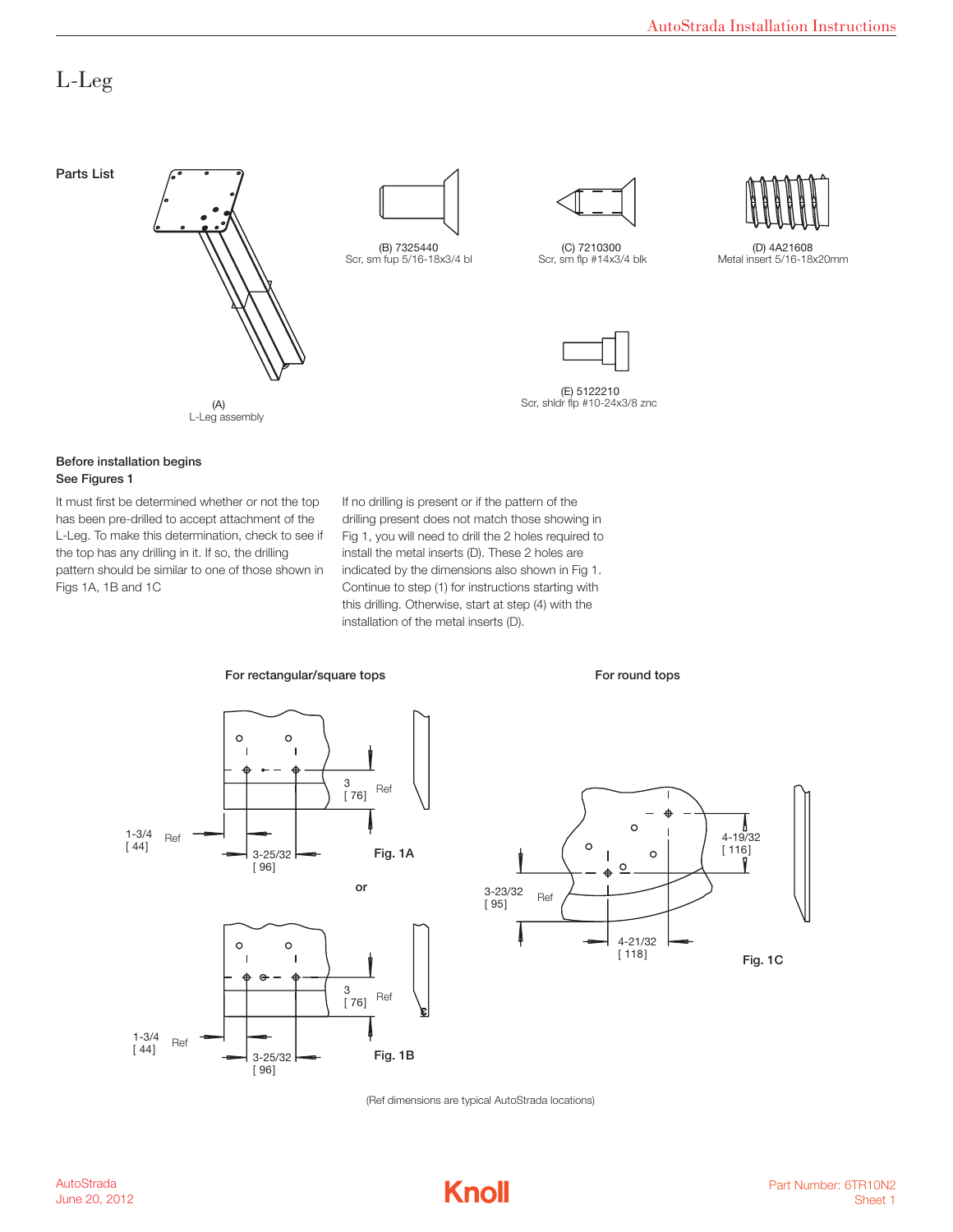# L-Leg

### Drilling for metal inserts (if required) **For a set of the Materia** lnstallation of n See Figures 2

- on top of the worksurface where required. (D) per leg. (Fig 2 and 3) assemble the L-Legs example the L-Legs Passemble the L-Legs Page. (Fig 2 and 3) 1. Working up-side-down, position the L-Legs (A) (Fig 2)
	- Note: If legs are to have Modesty/End panels<br>Note: If legs are to have Modesty/End panels<br>Note: If legs are to have Modesty/End panels attached, pre-assemble them to the legs surface. Surface busing fastener (B at All Locations of the Tags and 20 MM) being fastener (B and 20 MM) or  $\alpha$  at All Locations of the legs and  $\alpha$  and  $\alpha$  and  $\alpha$  and  $\alpha$  and prior to this step as shown on the following page.
- 2. Mark the locations where the metal inserts (D)  $\alpha$  are to be inserted. (Fig 2)  $\alpha$  and  $\alpha$  are  $\alpha$  and  $\alpha$  are  $\alpha$  and  $\alpha$   $\alpha$   $\alpha$
- 3. Remove the L-Legs and using a  $7/16"$   $\leq$   $\leq$   $\leq$   $\leq$   $\leq$   $\leq$   $\leq$   $\leq$   $\leq$   $\leq$   $\leq$   $\leq$   $\leq$   $\leq$   $\leq$   $\leq$   $\leq$   $\leq$   $\leq$   $\leq$   $\leq$   $\leq$   $\leq$   $\leq$   $\leq$   $\leq$   $\leq$   $\leq$   $\leq$   $\leq$  (11 mm) diameter drill bit, drill a 7/8" (12 MM) or a 7/8" (11 MM) diameter drill bit, drill a 7/8" (22 mm) deep hole at all locations marked previously in step (2).

#### Installation of metal inserts See Figures 2 and 3

- $\frac{1}{2}$  working up-side-down, position the matrix  $\frac{1}{2}$ 4. Using an 8 mm Allan key, install 2 metal inserts (D) per leg. (Fig 2 and 3)
	- Note: When properly installed, inserts should be slightly recessed from the drilling surface. If not, the drilling may not be at the required 7/8" (22 mm) depth. In these instances, using a 7/16" (11 mm) diameter drill bit increase the hole depth

as required. (Fig 3)

### Installation of L-Legs See Figures 4

- 5. Now with the inserts installed, it is possible to assemble the L-Legs. Line up the metal inserts with the appropriate holes on the mounting plate of the L-Leg. (Fig 4)
- 6. Using fastener (B) begin securing the L-Leg(s) to the worksurface using the metal inserts. (Fig 4)
- 7. Using fastener (C) complete the assembly of the L-Leg using all remaining fastener holes. (Fig 4)